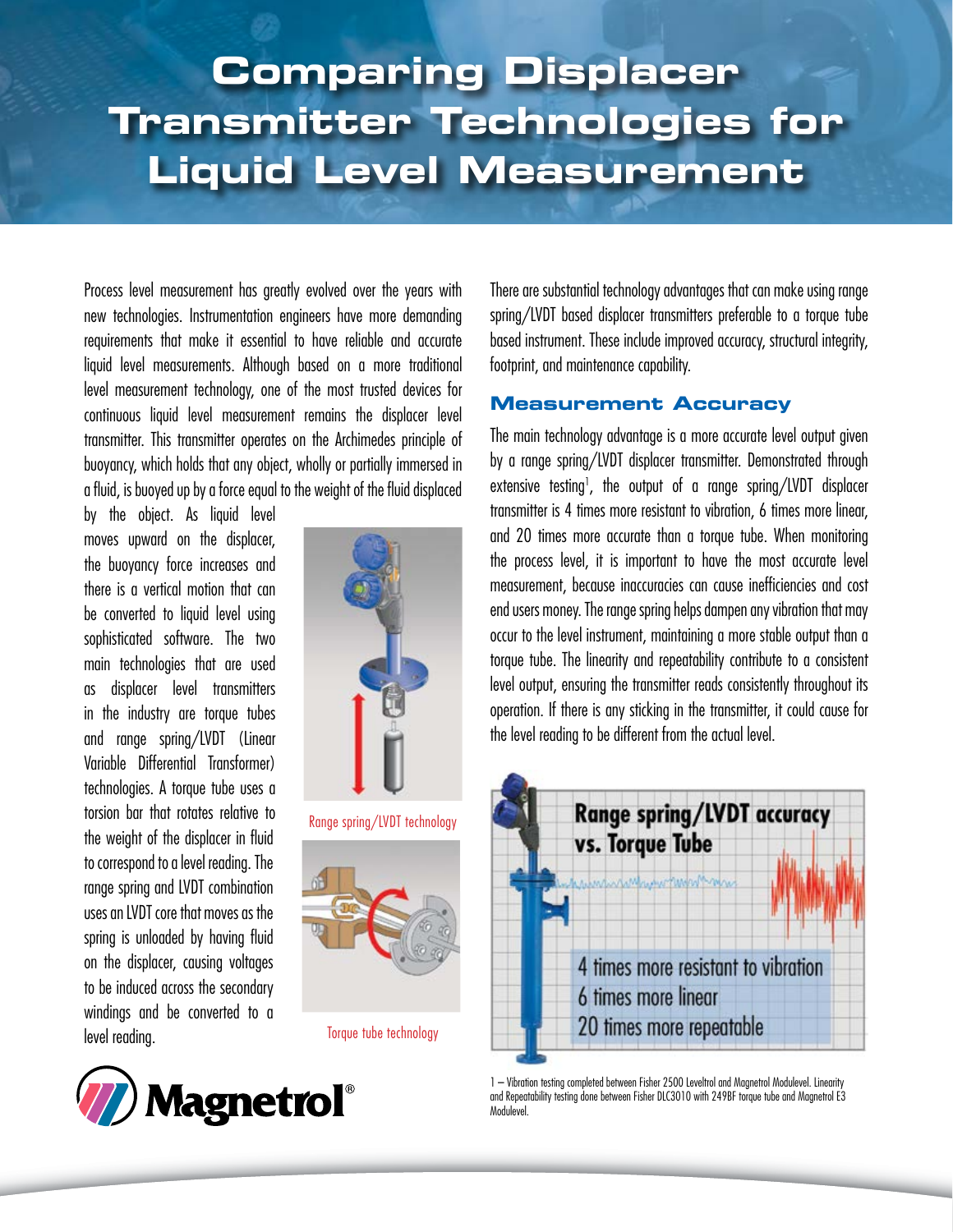#### **Structural Integrity**

The structural integrity of the displacer transmitter is important to ensure minimal maintenance costs across the life of the instrument. There are two structural components that separate range spring/LVDT technology from torque tubes. The torque tube arm that holds the displacer is mounted on what is called a knife edge. This edge creates a stress concentration on the part, which can create wear over time to cause a failure. The range spring and stem attached to the LVDT core move vertically, completely eliminating the occurrence of friction or wear. The LVDT core is coated with a polymer material to provide smooth vertical motion, and the range spring is protected by a spring cup.

The other component that affects structural integrity is the thickness of the pressure boundary components. In a torque tube displacer transmitter, the torque tube itself serves as the pressure boundary component and has a thickness of 0.01". In contrast, the enclosing tube for the range spring design is 0.035" thick. The increased thickness helps contain pressure and has more tolerance against any type of corrosion that would erode material away, since these components are exposed to the process media. Also, because the torque tube rotates, there is shear stress induced into the material, to which the enclosing tube for the range spring/LVDT design is not susceptible.

#### **Installation Footprint**

Space, while maybe not top of mind when picking a level sensing technology, can play an important role in the selection of the type of level transmitter. Some applications into which new level transmitters are being installed have space constraints and do not have the room to put a device with a large footprint. Torque tube and range spring/LVDT models have very similar sensing elements that use a displacer, but the difference is in the size and area of the transmitter heads. Torque tubes have a very large footprint to complete their level transmitter, which is also confined to a left-hand or right-hand display design. The left hand or right hand design can cause limitations in how it is wiring is configured, as the location of the electronics conduit is fixed. For range spring/ LVDT designs, a vertical and fully rotatable housing head is available to cover a smaller amount of area, and allow for easy wiring depending on where the wiring is coming from.



Above: The Torque Tube is susceptible to fatigue failure and accelerated corrosion. Below: The static-pressure-retaining enclosing tube on the E3 Modulevel<sup>®</sup> is not susceptible to either of these failure effects.